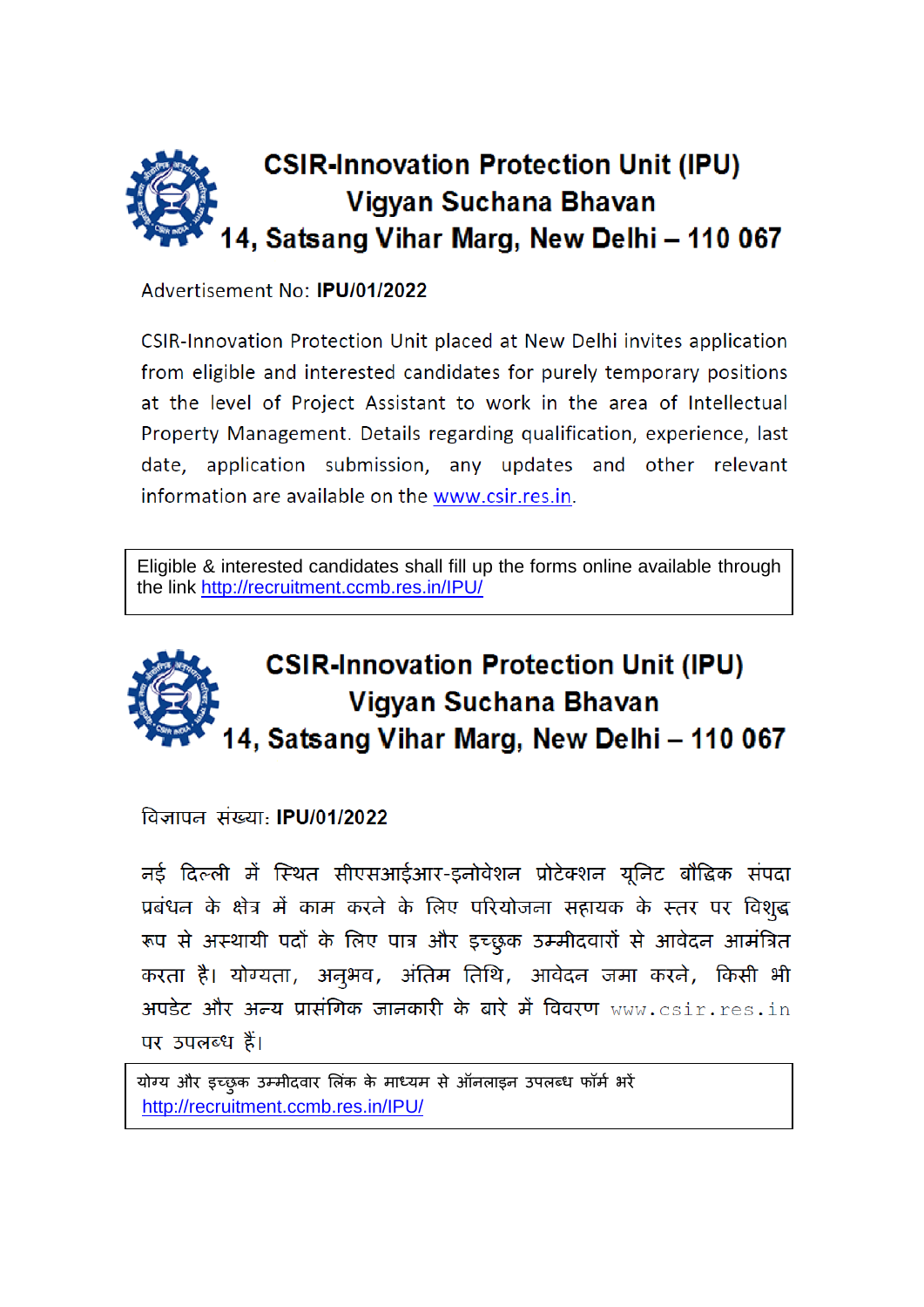## **CSIR-Innovation Protection Unit (IPU) Vigyan Suchana Bhavan 14, Satsang Vihar Marg, New Delhi – 110 067**

#### **Advertisement No.: IPU/01/2022**

#### **th Feb 2022**

The CSIR- Innovation Protection Unit (CSIR-IPU) is engaged in securing Intellectual Property for CSIR. Since inception, CSIR has filed 12010 Patent Applications in India and 11620 Patent Applications abroad including PCT, USA, Europe, China, Japan, Australia, Canada, South Africa, South Korea etc. CSIR-IPU is a unit under the Council of Scientific and Industrial Research (CSIR), an autonomous body with the Department of Scientific and Industrial Research (Ministry of Science and Technology).

Applications are invited from eligible & interested candidates (Indian nationals) who meet the Essential Qualification and work requirements to work on project titled "Intellectual Property Management". The engagement is purely on temporary and contract basis. The engagement shall be initially up to 31 March 2023 and maximum until 31 March 2026, i.e., co-terminus with the project. The tenure of any project staff beyond 31 March 2023 will be subject to review by a Review Committee at the end of each year or earlier, as deemed necessary. The location of the project activities will be at CSIR-Innovation Protection Unit (IPU), Vigyan Suchana Bhavan, 14, Satsang Vihar Marg, New Delhi – 110 067.

## **Temporary Manpower Position: Project Assistant**

| <b>Code</b> | Position Number of Essential<br><b>Name</b><br>Οf<br>Position | Positions/   Qualification                                               | <b>Desired</b><br>Qualification                                                                      | <b>Work Requirement</b>                                    |
|-------------|---------------------------------------------------------------|--------------------------------------------------------------------------|------------------------------------------------------------------------------------------------------|------------------------------------------------------------|
| ∥IPU01      | $1$ (One)/<br>Project<br><b>Assistant</b><br>(Chemical)       | 3 years Diploma in<br>Chemical Engineering Post Graduate<br>& Technology | Patent Agent/<br>diploma in<br>Intellectual<br>Property Right/<br>Management<br>Course in IPR        | To handle inventions<br>related to Chemical<br>Engineering |
| IPU02       | $1$ (One)/<br>Project<br><b>Assistant</b><br>(Biotech)        | B.Sc. in<br>Biotechnology                                                | Patent Agent/<br>Post Graduate<br>diploma in<br>Intellectual<br><b>Property Right/</b><br>Management | To handle inventions<br><b>related to</b><br>Biotechnology |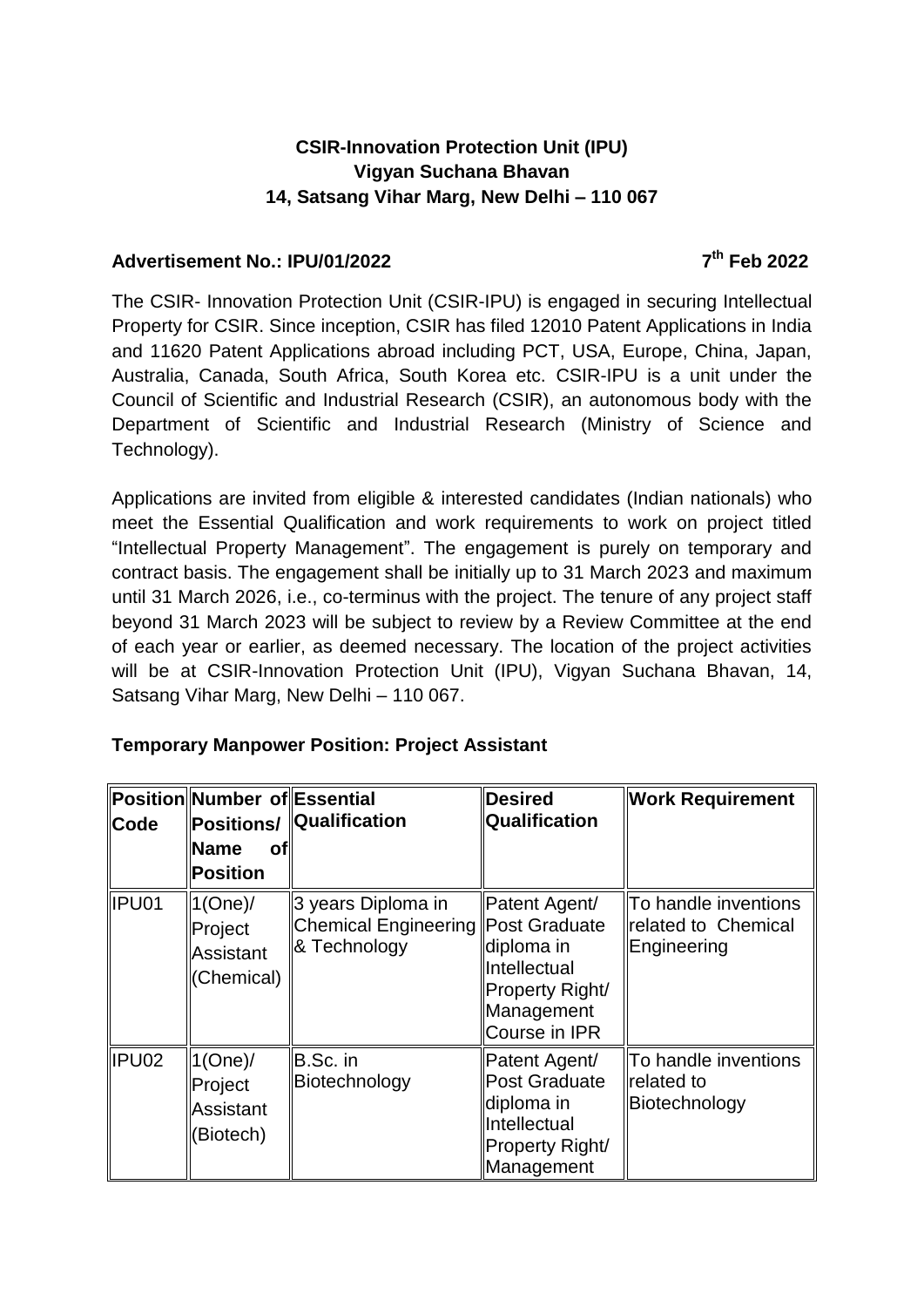|       |                                                              |                                                                                                                                             | Course in IPR                                                                                                                |                                                                                                                                                                                      |
|-------|--------------------------------------------------------------|---------------------------------------------------------------------------------------------------------------------------------------------|------------------------------------------------------------------------------------------------------------------------------|--------------------------------------------------------------------------------------------------------------------------------------------------------------------------------------|
| IPU03 | $1$ (One)/<br>Project<br><b>Assistant</b><br>(CS)            | B.Sc./ 3 years<br>Diploma in<br>Engineering &<br>Technology in<br>Computer Science or<br>Information<br>Technology                          | Patent Agent/<br><b>Post Graduate</b><br>diploma in<br>Intellectual<br>Property Right/<br>Management<br>Course in IPR        | To handle Inventions<br>related to Artificial<br>Intelligence,<br>Information and<br>Communication<br>Technology/<br>Copyright/ Design /<br>Trademark and the<br>data related to it. |
| IPU04 | $1$ (One)/<br>Project<br><b>Assistant</b><br>(EE)            | B.Sc./ 3 years<br>Diploma in<br>Engineering &<br>Technology in<br>Electronics / electrical                                                  | Patent Agent/<br><b>Post Graduate</b><br>diploma in<br>Intellectual<br>Property Right/<br>Management<br>Course in IPR        | To handle inventions<br>related to Electronics<br>/electrical Engineering                                                                                                            |
| IPU05 | $1$ (One)/<br>Project<br><b>Assistant</b><br>(Mech<br>Civil) | 3 years Diploma in<br>Engineering &<br>Technology in<br>Mechanical/ Civil<br>Engineering                                                    | Patent Agent/<br><b>Post Graduate</b><br>diploma in<br>Intellectual<br>Property Right/<br>Management<br>Course in IPR        | To handle inventions<br>related to<br>Mechanical/Civil<br>Engineering                                                                                                                |
| IPU06 | 4 (Four)/<br>Project<br><b>Assistant</b><br>(Chemistry)      | B.Sc. in Chemistry/<br><b>Chemical Science/</b><br><b>Bio-Chemistry</b>                                                                     | Patent Agent/<br><b>Post Graduate</b><br>diploma in<br>Intellectual<br>Property Right/<br>Management<br><b>Course in IPR</b> | To handle inventions<br>related to Chemistry<br>or Bio-Chemistry                                                                                                                     |
| IPU07 | $1$ (One)/<br>Project<br><b>Assistant</b><br>(TI)            | B.Sc./ 3 years<br>Diploma in<br>Engineering &<br>Technology in<br><b>Computer Science</b><br>and Engineering /<br>Information<br>Technology | Certification in<br>ASP.NET /<br>PHP/Java and<br><b>MS SQL Server.</b>                                                       | To develop dynamic<br>web applications                                                                                                                                               |

\*IPR-Intellectual Property Rights

## **Monthly emoluments:**

## **Positions are for Project Assistant**

Monthly emoluments would be Rs. 20,000/- + HRA increment of 15% for 3 years of experience with maximum ceiling of 4 such revisions i.e. up 12 years of experience.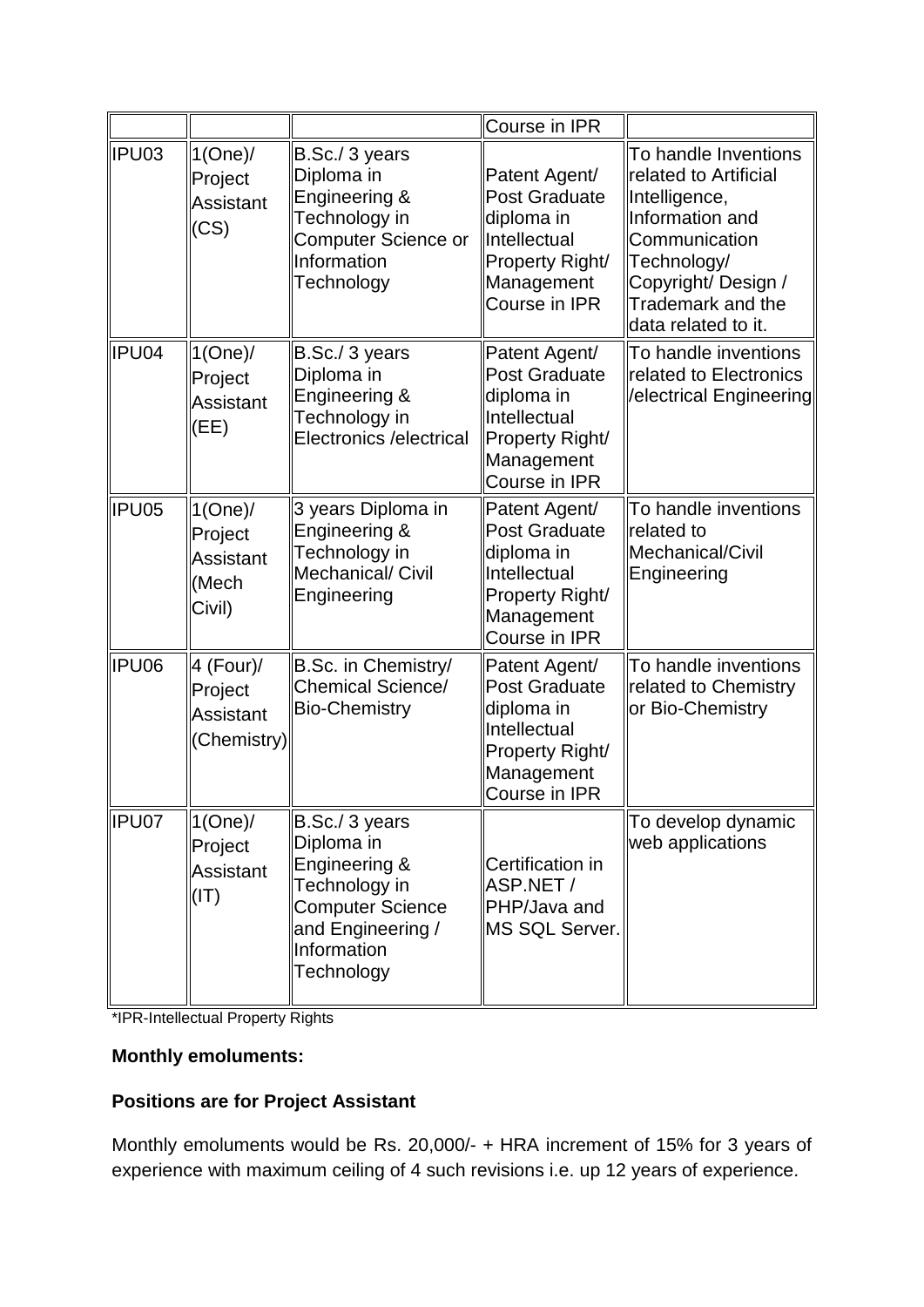### **Upper Age Limit:** 50 years.

#### **General Conditions:**

- 1. Eligible & interested candidates shall fill up the forms online available through the link <http://recruitment.ccmb.res.in/IPU/> Candidates are requested to write the position code carefully, before submission of the form online.
- 2. Candidates who wish to apply for more than one position need to apply separately for each position.
- 3. Incomplete applications or applications received through any other mode will not be accepted.
- 4. Candidates must fulfil essential qualification and other stipulated criteria as on date of the advertisement of this positions.
- 5. Final semester and result awaited candidates are not eligible for above mentioned post.
- 6. The engagement which is on contract basis in respect of all above positions will confer no rights on the candidates, whatsoever, implicitly and / or explicitly for their continuation beyond tenure/absorption / regularization in CSIR. Contract may be terminated at any time at a notice of one month from either side or one month stipend in lieu thereof.
- 7. Project staff would be governed by the Guidelines relating to engagement of project staff in CSIR Projects including NMITLI projects, OLP/MLP, Contract R&D and non-CSIR funded Projects issued by CSIR vide OM No. 4/CMG/2020-TMDII dated 13 August 2020 or any other guidelines issued by CSIR from time to time.
- 8. Mere fulfilling the minimum qualification does not confer any right in a candidate for being called for interview. If large number of applications received, the screening committee will adopt its own higher criteria for shortlisting the applications and preference will be given to the candidates having qualification and experience over and above advertised qualification/experience.
- 9. The result of the shortlisted candidates for written test and/or interview will be declared on the CSIR website <https://www.csir.res.in/>
- 10.The interview of shortlisted candidates will take place online/offline, the details of which will be made available on CSIR website <https://www.csir.res.in/>
- 11.No TA/DA will be paid for attending the written test/ Interview.
- 12.CSIR-IPU will make a panel of waitlisted candidates to fill positions in near future. Such panel will be valid for one year from date of notification of result, or until project completion, whichever is earlier.
- 13.If currently employed, then the candidate will have to furnish no-objection certificate from the current employer at the time of joining.
- 14.In case of selection, the information provided by the candidate in the form will be verified from original documents. In case of any information being found incorrect or false, the offer of engagement is liable to be cancelled.
- 15.The candidates must bring with them original certificates/ testimonials at the time of written test and/or Interview/Joining along with two copies of selfattested photographs and a set of self-attested copies of certificates/ testimonials in support of age, qualification, marks obtained, experience, if any, etc.